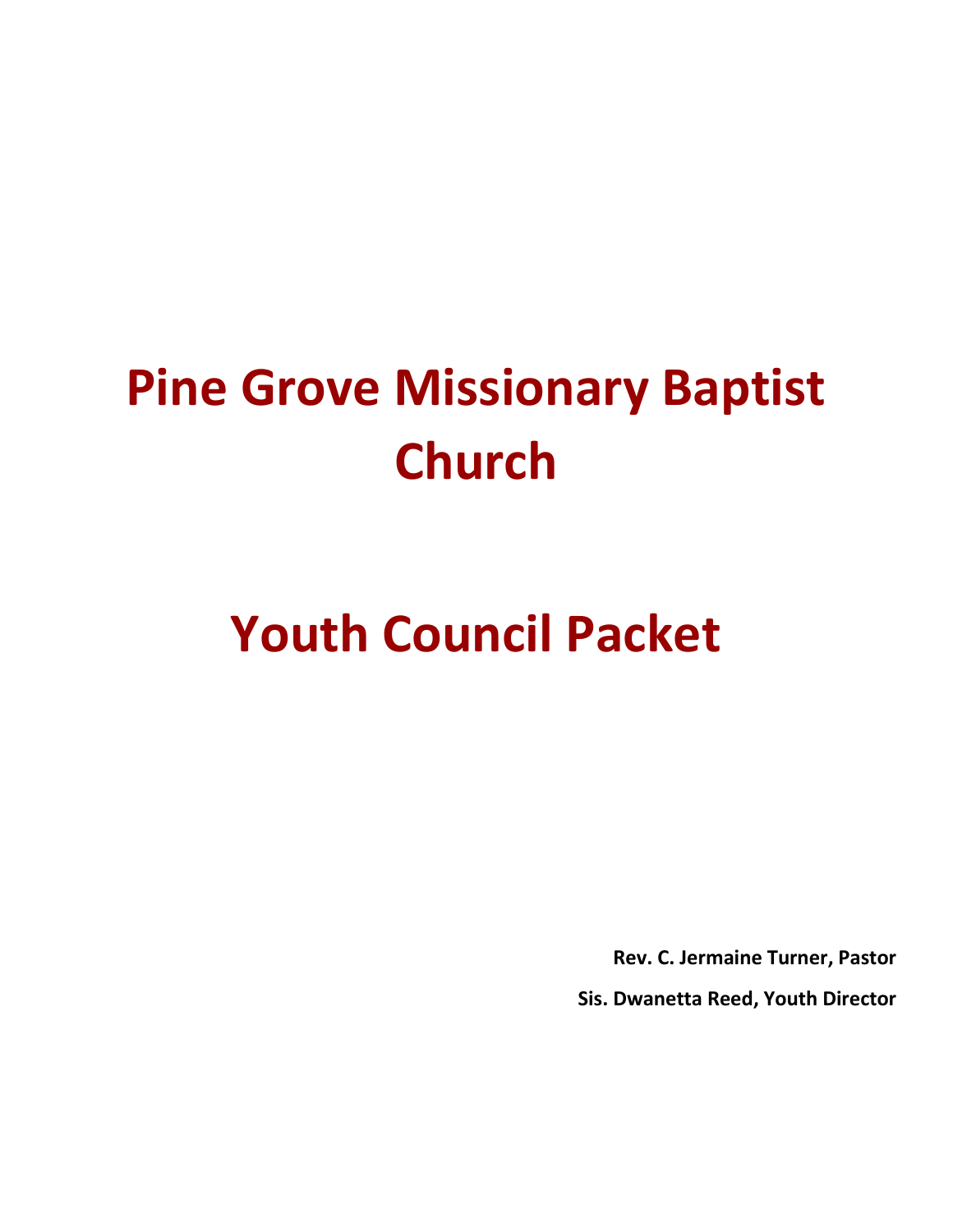#### **Purpose**

The purpose of the Youth Council is to gain Youth representation that will serve to bridge the gap between the Youth Ministry Leaders and the Youth to ensure the activities planned meet the needs and desires of the Youth. In turn, this opportunity will help to develop leadership, communication, and collaboration skills that will serve as a platform for preparing the Youth for the future.

#### **Roles & Responsibilities:**

- 1. President Responsible for Presiding over Council and being the representative for all Youth at Pine Grove. This person must attend Youth Ministry Meetings and bring forth ideas given by Youth. This person must also encourage Youth participation for all Youth Ministry Activities
	- Criteria: Must be in High school
- 2. Vice-President Supports the President in duties and presides/attend Youth Ministry Meetings in the absence of the President
	- Criteria: Must be in Middle or High School
- 3. Treasurer Communicate and Encourage Fundraising Efforts and other Monetary Items (will not be responsible for collecting or distributing money)
	- Criteria: Ages 9 Up
- 4. Secretary Responsible for All Communication Efforts, records all Council Meetings
	- Criteria: Must be in Middle or High School
- 5. Chaplain: Provides Meditation at all Council Meetings
	- Criteria: All Ages

#### **Other Criteria**

- 1. Active In Church
- 2. Good Academic Standing (to include Conduct) Please submit a copy of a previous report card
- 3. Completed Self-Evaluation Questionnaire
- 4. Give Speech at Designated Time (Maximum speech time is 10 minutes)
	- a. Speech is to include the following:
		- i. Why they are seeking that particular office
		- ii. Why they would excel in particular office
		- iii. What they plan to bring to the position

#### **Time Frame**

- 1. April/May Announce Youth Council to Youth
- 2. June 5<sup>th</sup> Application and Grades/Conduct DUE
	- Email completed application & Grades/Conduct to pambcym@gmail.com
- 3. Youth Week (July)– Youth Give Speeches and Vote Occurs
	- Ballots are Counted, Winners are Announced
- 4. 1<sup>st</sup> Sunday in August Youth Council Representatives are Effective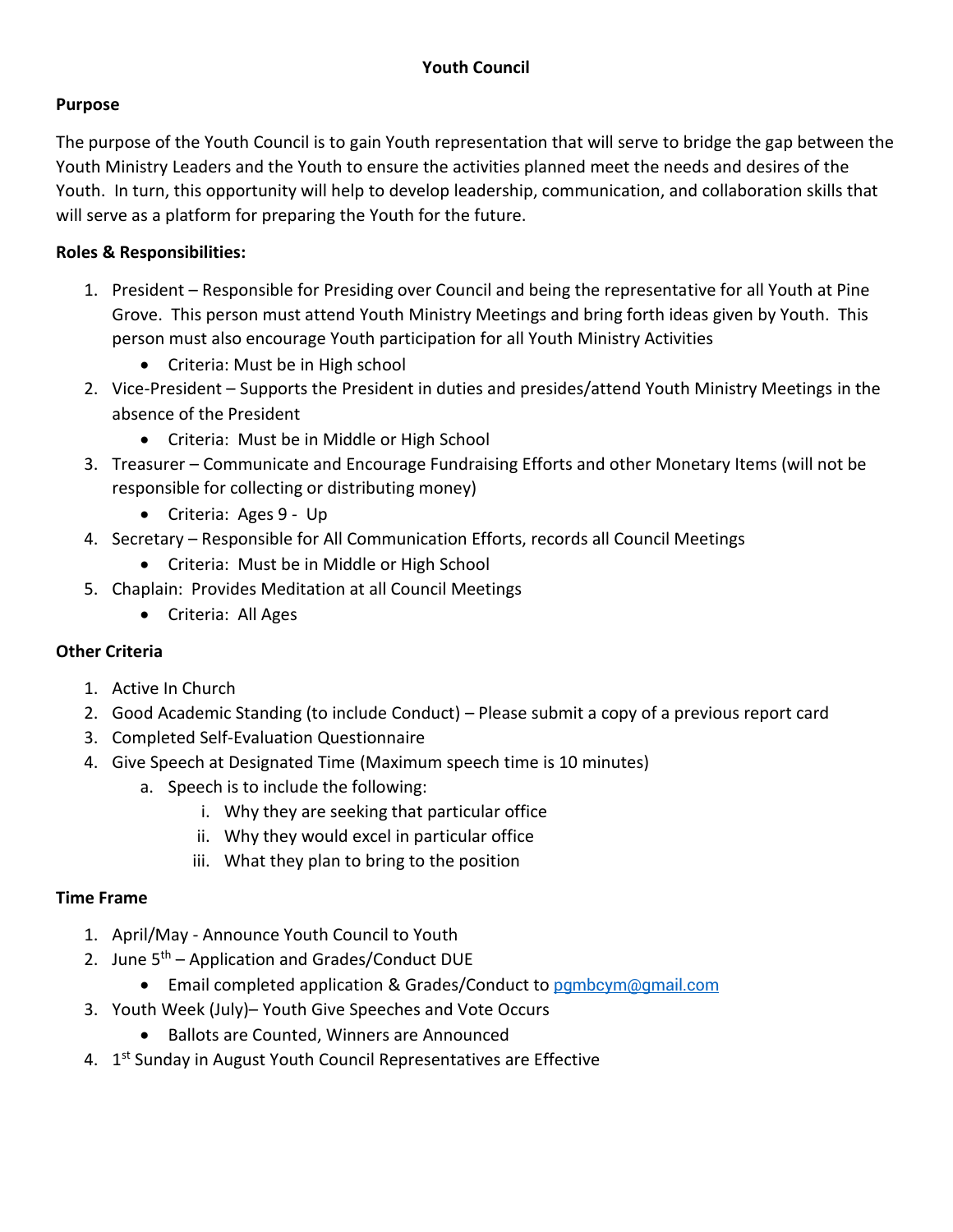

### Youth Council Application

| <b>Applicant Information</b>                                                      |                       |       |                                                          |                  |  |  |  |  |  |  |
|-----------------------------------------------------------------------------------|-----------------------|-------|----------------------------------------------------------|------------------|--|--|--|--|--|--|
| Full Name:                                                                        |                       |       |                                                          | Date:            |  |  |  |  |  |  |
|                                                                                   | Last                  | First | M.I.                                                     |                  |  |  |  |  |  |  |
| Address:                                                                          |                       |       |                                                          |                  |  |  |  |  |  |  |
|                                                                                   | <b>Street Address</b> |       |                                                          | Apartment/Unit # |  |  |  |  |  |  |
|                                                                                   |                       |       |                                                          |                  |  |  |  |  |  |  |
|                                                                                   | City                  |       | <b>State</b>                                             | ZIP Code         |  |  |  |  |  |  |
| Phone:                                                                            |                       | Email | <u> 1989 - Andrea State Barbara, amerikan personal (</u> |                  |  |  |  |  |  |  |
| What Position are you running seeking?                                            |                       |       |                                                          |                  |  |  |  |  |  |  |
| Education                                                                         |                       |       |                                                          |                  |  |  |  |  |  |  |
| <b>Current School:</b>                                                            |                       |       |                                                          | Grade:           |  |  |  |  |  |  |
| Previous Leadership Experience (Optional)<br>List Previous Leadership Experience: |                       |       |                                                          |                  |  |  |  |  |  |  |
|                                                                                   |                       |       |                                                          |                  |  |  |  |  |  |  |
| <b>Disclaimer and Signature</b>                                                   |                       |       |                                                          |                  |  |  |  |  |  |  |
| I certify that my answers are true and complete to the best of my knowledge.      |                       |       |                                                          |                  |  |  |  |  |  |  |
| Signature:                                                                        |                       |       | Date:                                                    |                  |  |  |  |  |  |  |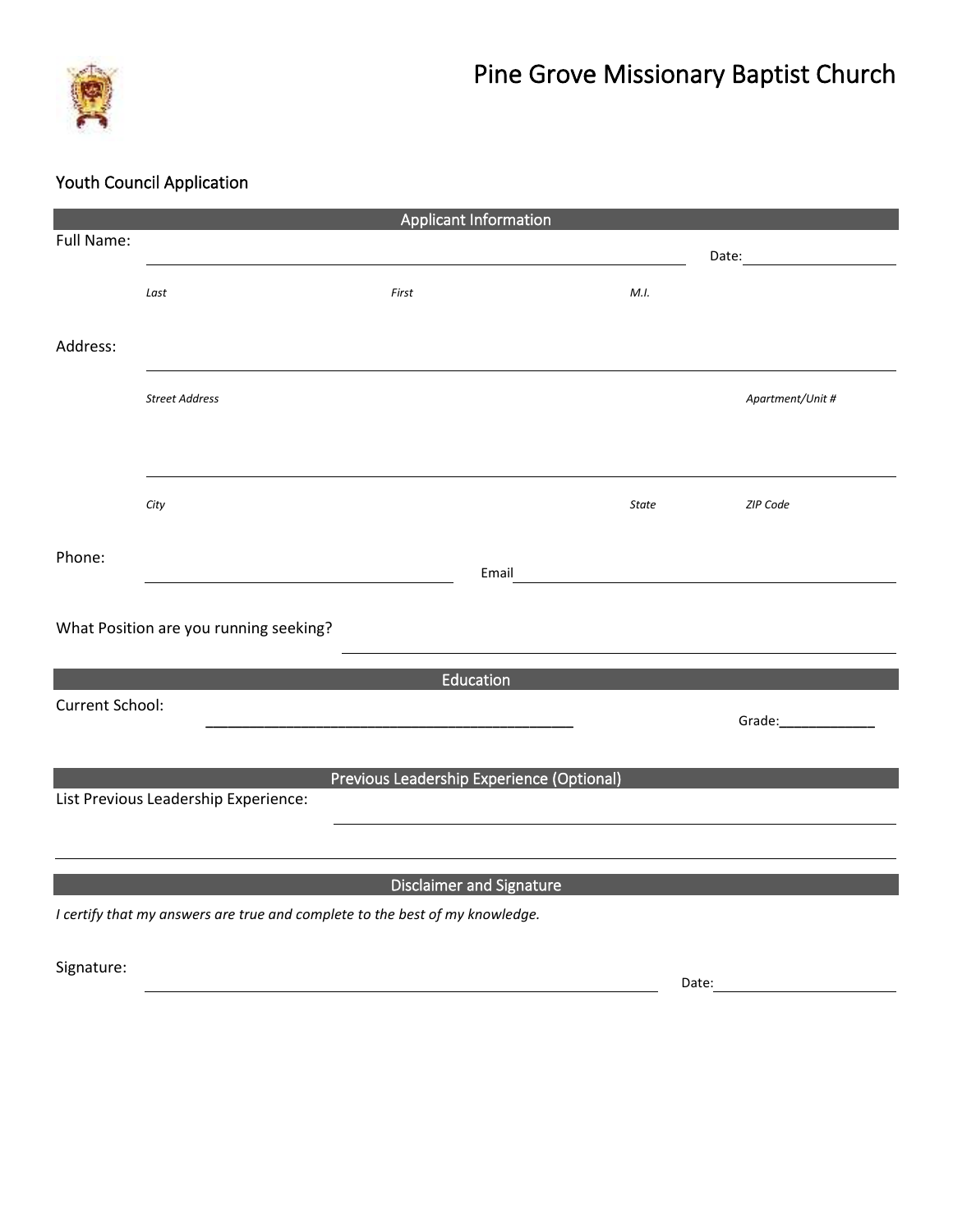#### STUDENT SELF-EVALUATION QUESTIONNAIRE

The information provided in this questionnaire will be used by the Youth Council Leaders to help in assessing potential assistance one might need while serving in a position (it does not prevent one from running for a particular office).

Full Name:

What things do you like to do when you aren't doing your school work?

What are you most proud of about yourself?

Do you work? If yes, what have you learned at your job that school couldn't have taught you?

 $\frac{1}{2}$ 

How do you like to spend the money you earn? \_\_\_\_\_\_

What has been your favorite class that you've taken during school?

What event or activity (positive or negative) has had the most impact on your life? How has it shaped you as a person? \_\_\_\_\_\_\_\_\_\_\_\_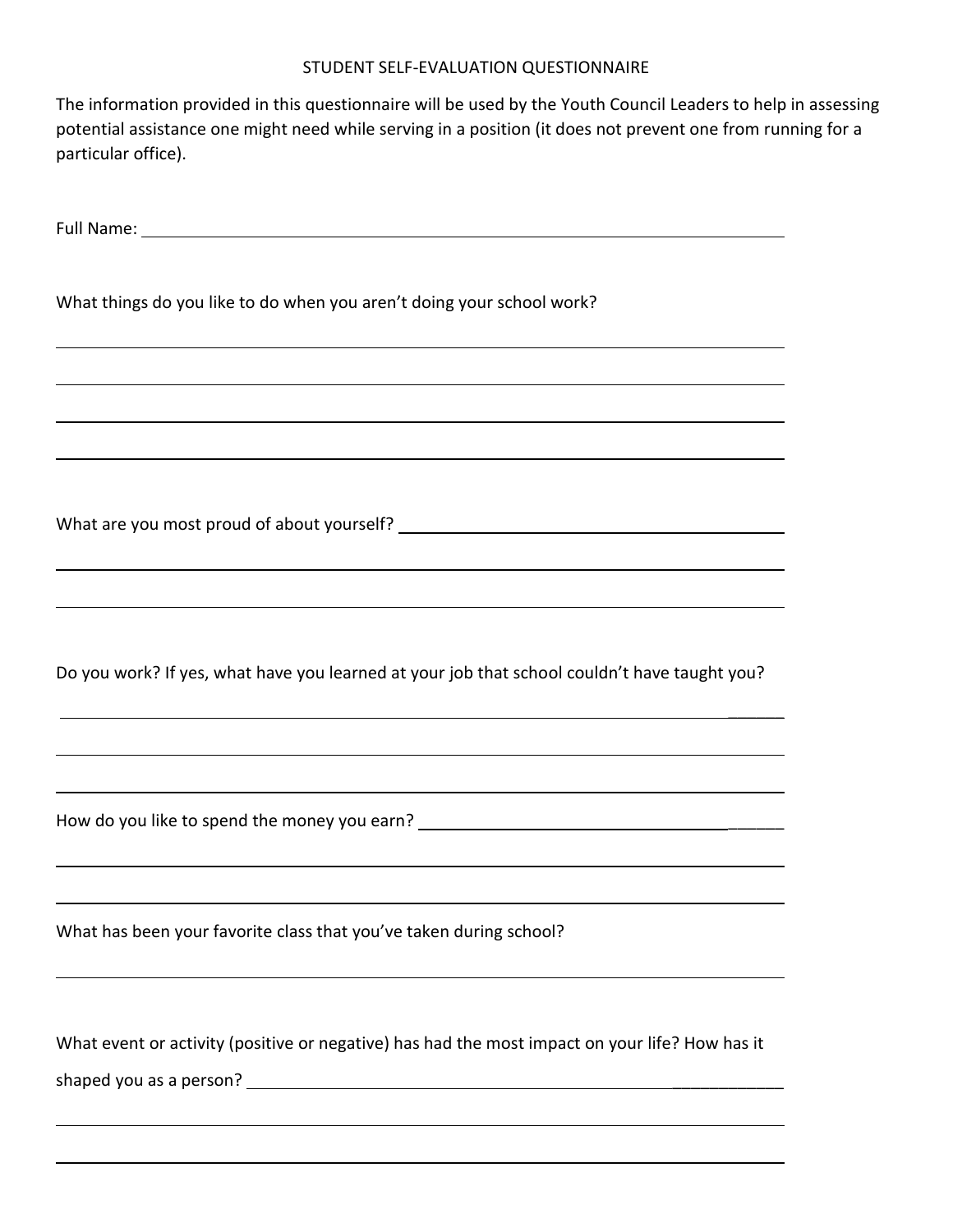Pick 3 words to describe who you are.

1.

2.

3.

Please list any activities you've been in during school. This includes school activities, religious activities, volunteer and community work, and any other activities you've done.

Please list any work experience you've had, if applicable:

| Place of Employment | Job Description | Dates of Employment |
|---------------------|-----------------|---------------------|
| 1.                  |                 |                     |
|                     |                 |                     |
|                     |                 |                     |
| 2.                  |                 |                     |
|                     |                 |                     |
|                     |                 |                     |
| 3.                  |                 |                     |
|                     |                 |                     |
|                     |                 |                     |
|                     |                 |                     |